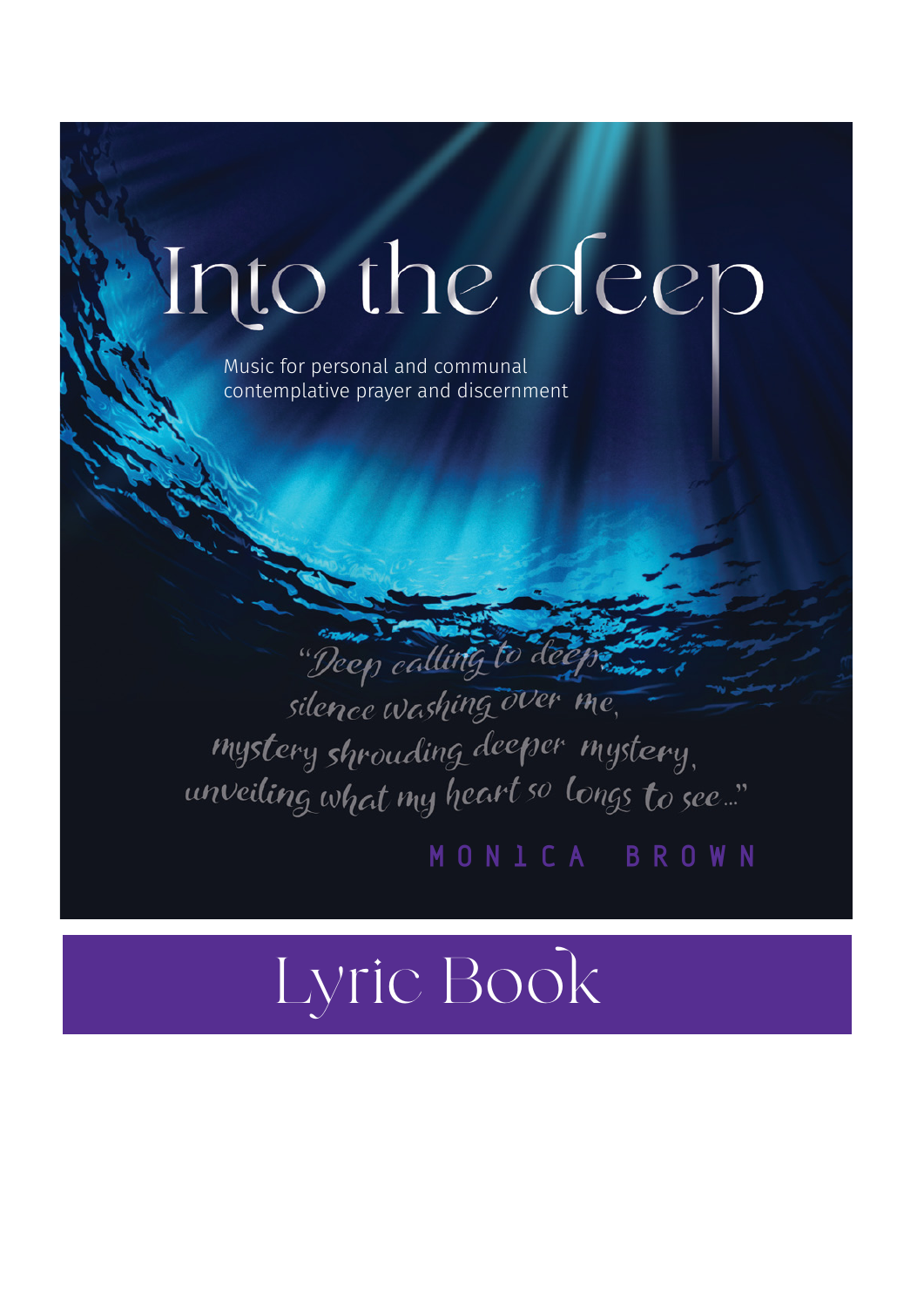#### <span id="page-1-0"></span>CONTENTS:

(click or tap on song title for direct link)

- [1. INTO THE DEEP](#page-2-0)
- [2. DEEP CALLING TO DEEP](#page-3-0)
- [3. SACRED SILENCE](#page-4-0)
- [4. MY SOUL IS LONGING](#page-5-0)
- [5. GROUND MY BEING](#page-6-0)
- [6. AWAKEN US](#page-7-0)
- [7. THE GRACE OF TRANSFORMATION](#page-8-0)
- [8. SHEPHERD US](#page-9-0)
- [9. LEAD US, GUIDE US \(New Version\)](#page-10-0)
- [10. GRACIOUS SPIRIT \(Personal\)](#page-11-0)
- [11. GRACIOUS SPIRIT Communal Litany](#page-12-0)
- [12. WE HOLD YOU IN OUR HEARTS](#page-13-0)
- [13. THE BEST OF OURSELVES](#page-14-0)
- [14. MARY MAGDALA](#page-15-0)

Into the deep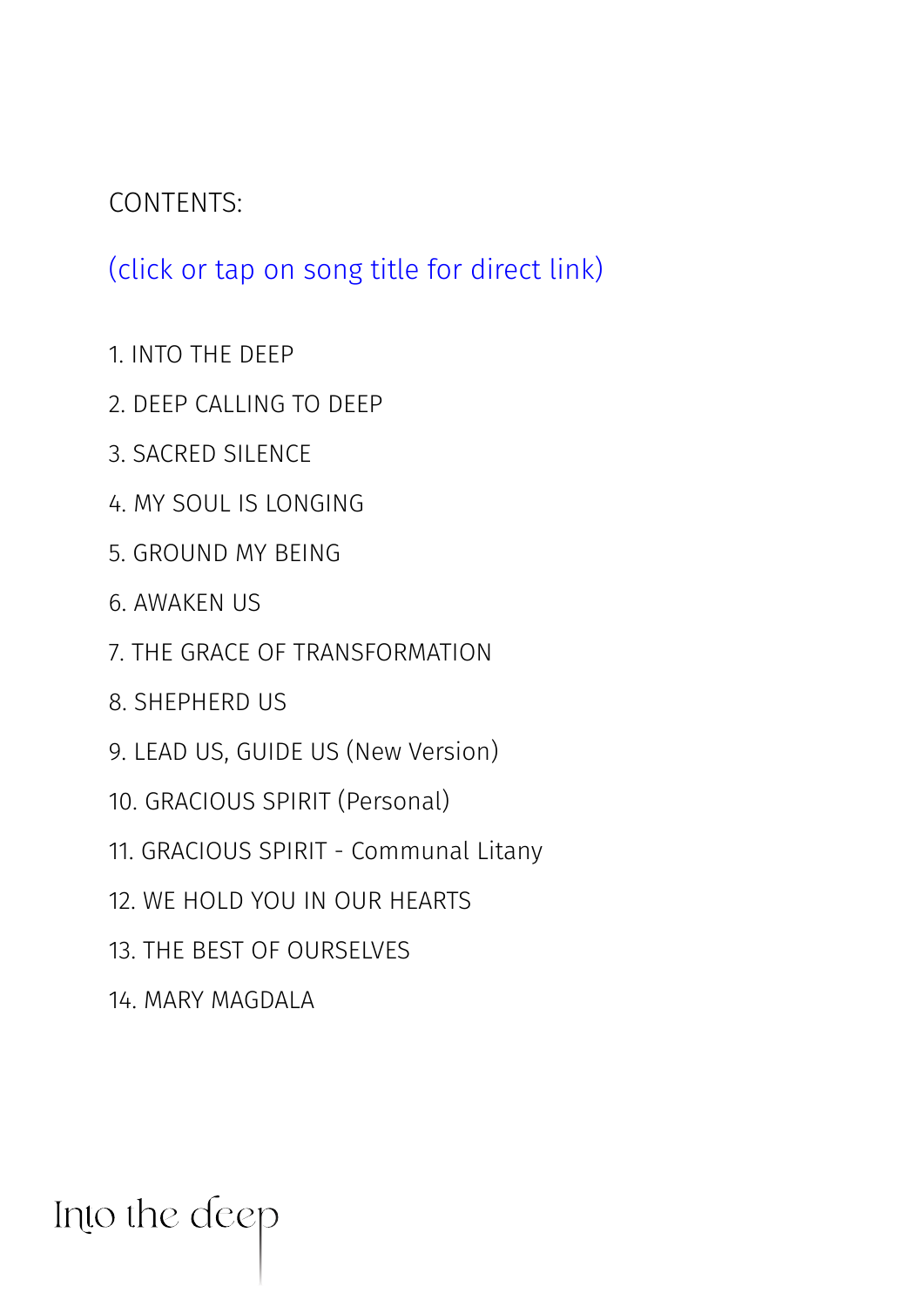#### <span id="page-2-0"></span>1. Into the Deep (Lk 5: 4)

Stirring in our hearts, in the depths of our souls, we now hear a call, to launch into the deep, to move beyond our fear, beyond all we have known, to believe with a faith that dares to trust, our God will meet us there. *Into the deep, come launch out with Me, Into the depths of faith, come see what trust can bring. Into the deep, come launch out with Me, Into the depths of love, come fix your gaze on Me, Into the deep.*

More than we could know, far more than we could hope, a promise of great things, in hearts that dare to dream, such bright imaginings and possibilities, that our God will bestow abundantly, on all who heed God's call. We will find in God, the courage that we need, to embrace the call, to risk familiar ways, if we but look to God, and let love be our guide, we will know in our hearts such unity, God's blessing upon us.

*© 2003 Monica Brown* 

Into the deep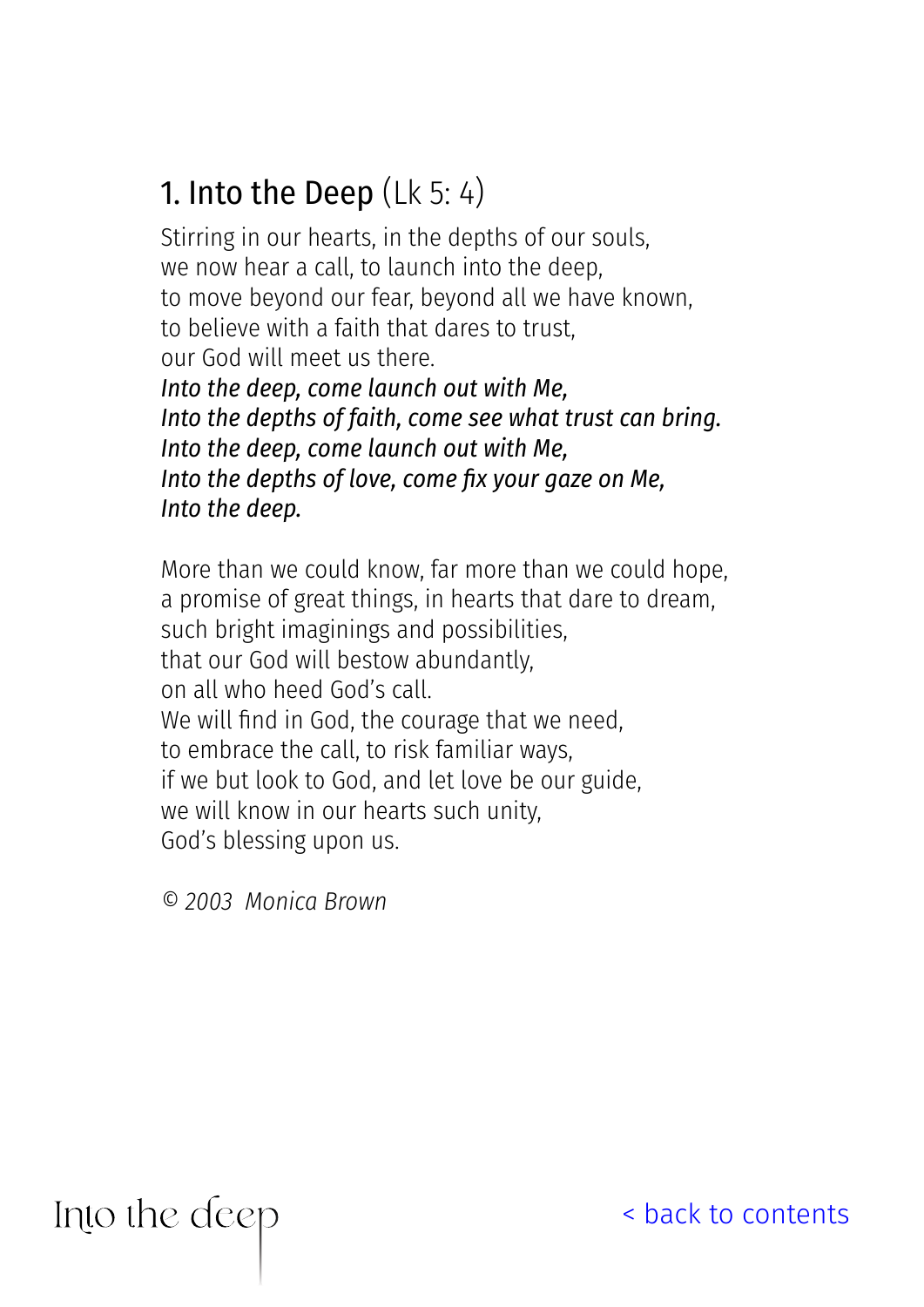### <span id="page-3-0"></span>2. Deep Calling To Deep (Psalm 42:7)

Deep calling to deep, silence washing over me, mystery shrouding deeper mystery, unveiling what my heart so longs to see, the face of you O Sacred One, gazing into the depths of me, face to face O Sacred One, your longing and gift to me.

*© 2020 Monica Brown*

Into the deep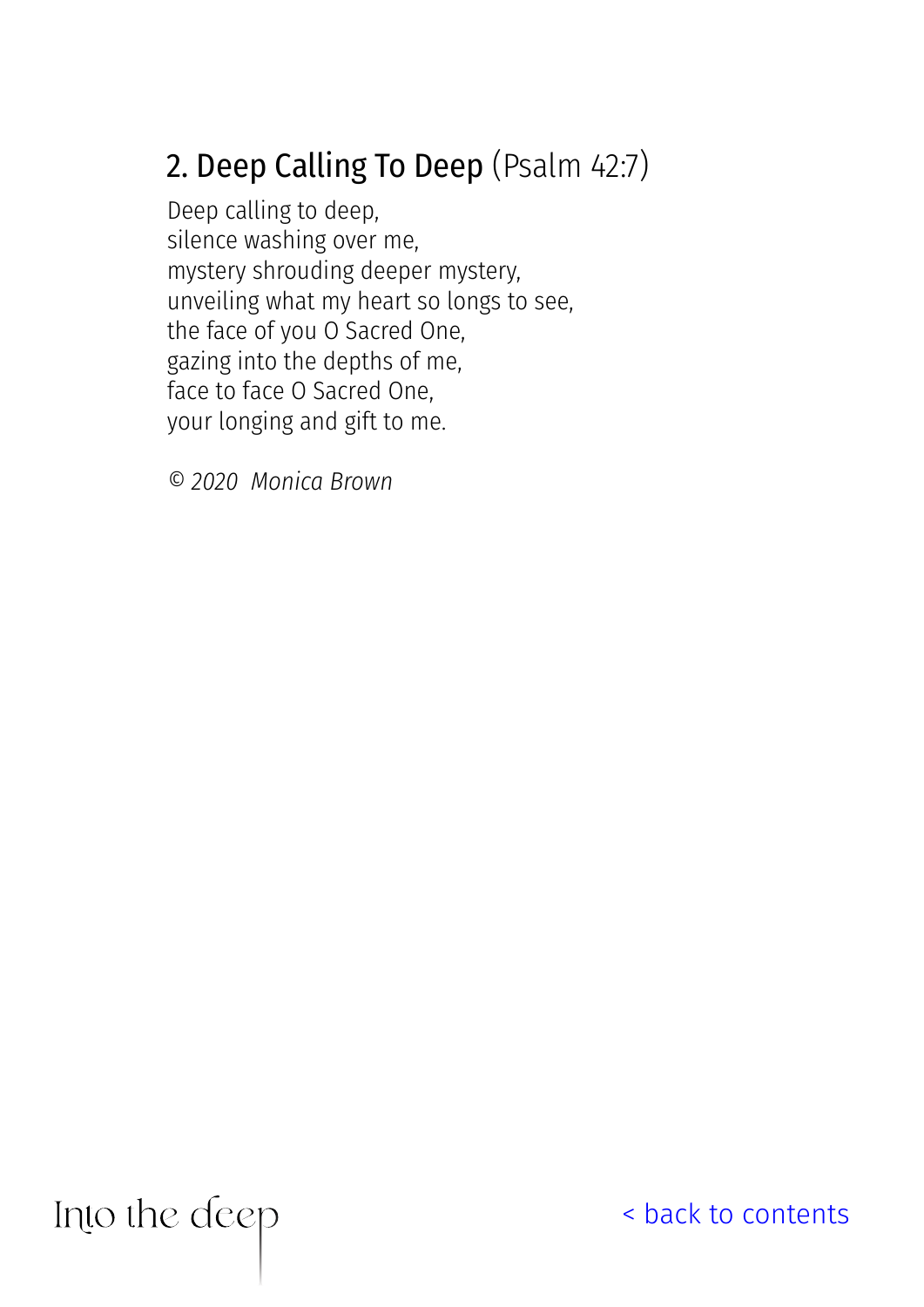#### <span id="page-4-0"></span>3. Sacred Silence

Be still my soul, be still and listen. In the depths of the silence you will hear God's voice, in the breadth of the silence you will see God's face. In this most sacred silence you will be in the heart of God.

*© 2020 Monica Brown*

Into the deep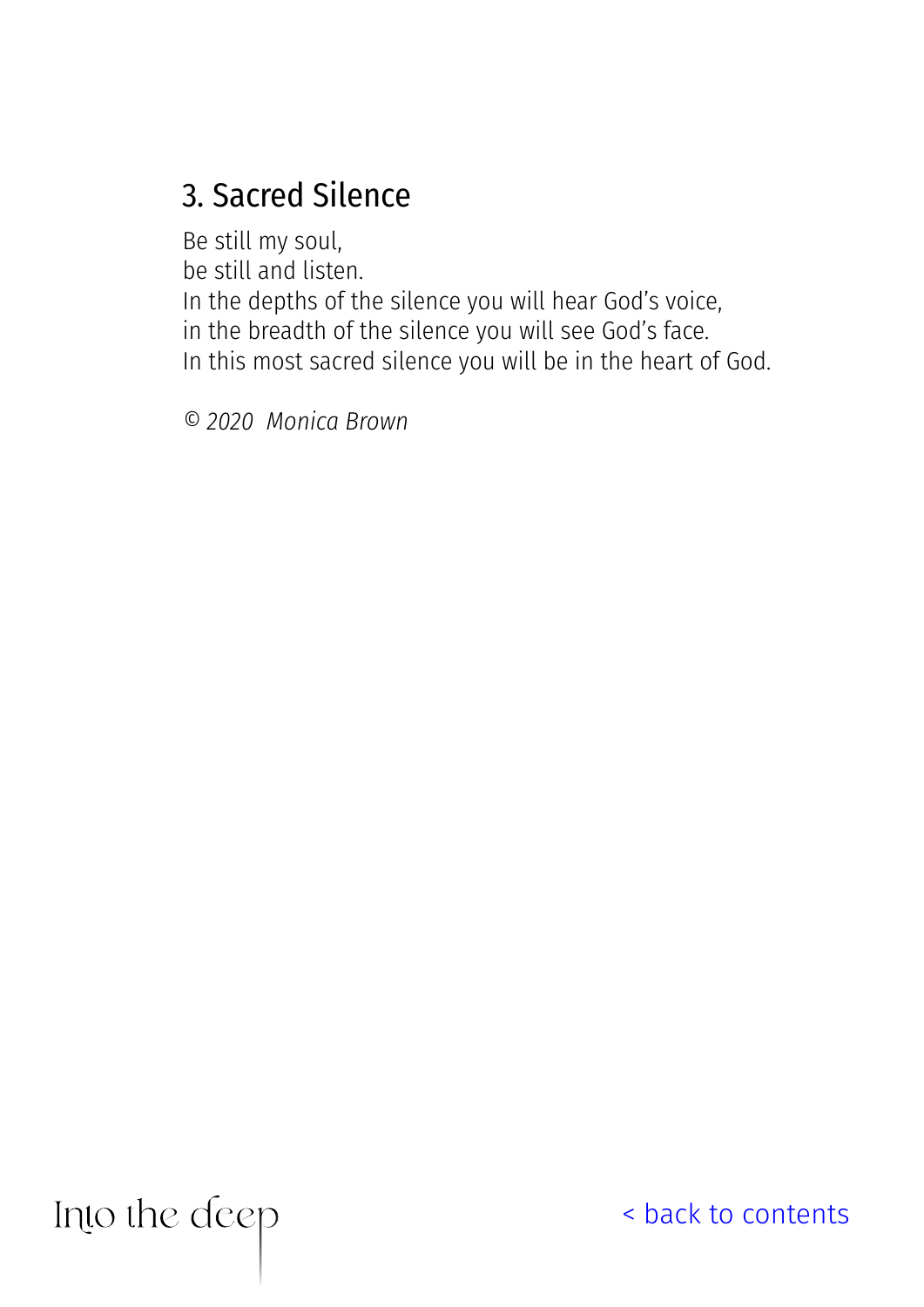#### <span id="page-5-0"></span>4. My Soul Is Longing (Psalm 63)

(New Version)

My soul is longing for you my God. My soul is longing for you. You my God and I the one, the one who yearns for you.

*© 2021 Monica Brown*

Into the deep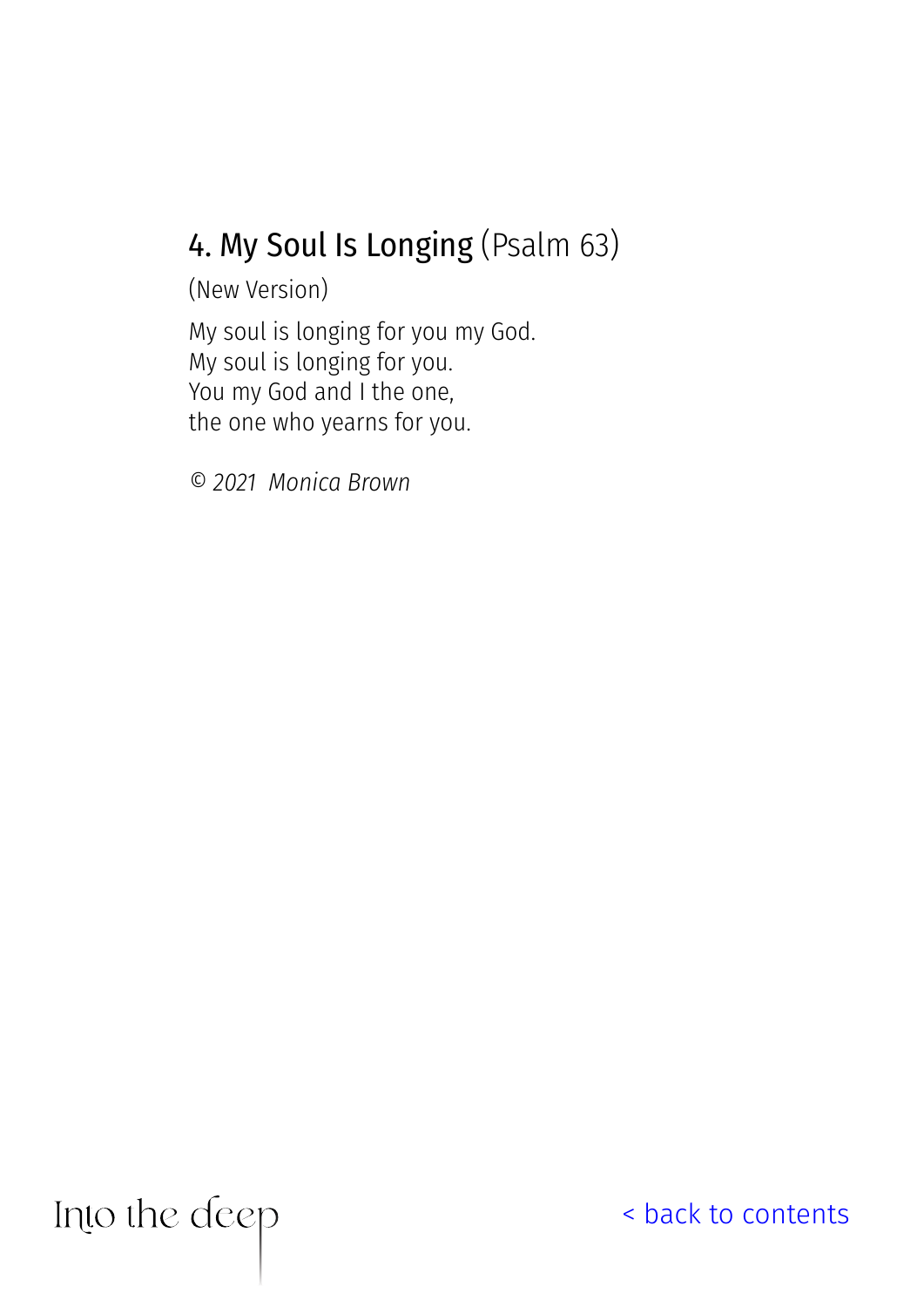#### <span id="page-6-0"></span>5. Ground My Being

Ground my being, ground my being in you, O Sacred Mystery, O breath of life, ground my being in you.

Ground my being, ground my being in you, Life giving Spirit, heartbeat of all, ground my being in you.

Ground my being, ground my being in you, Abiding Presence O tender love, ground my being in you.

*© 2020 Monica Brown*

Into the deep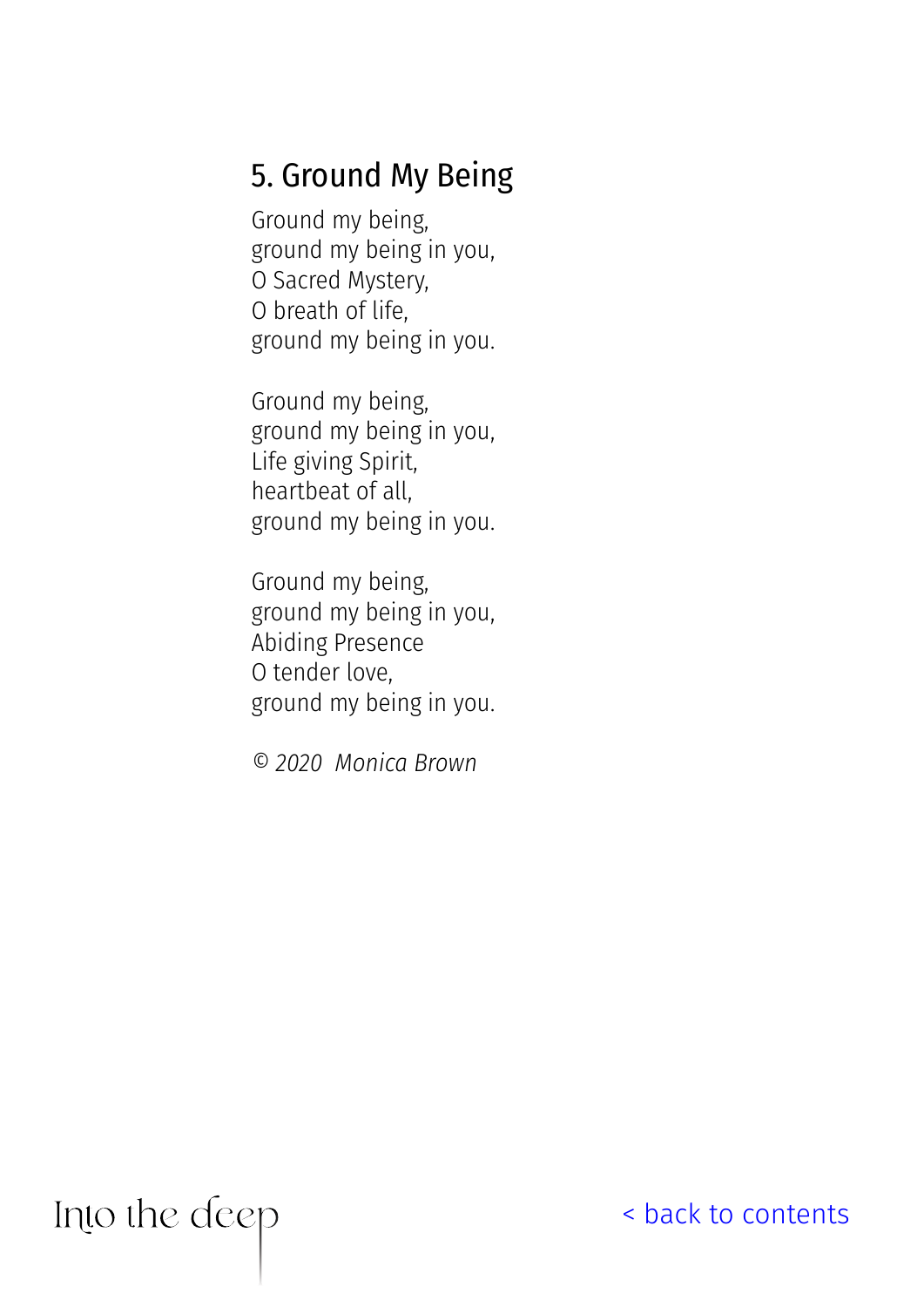#### <span id="page-7-0"></span>6. Awaken Us

Awaken us to your presence here and now. Come stir in us your grace at work in each of our hearts. Come Holy Spirit, come with your wisdom. Guide and lead us now. Guide and lead us now.

*© July 2021 Monica Brown*

Into the deep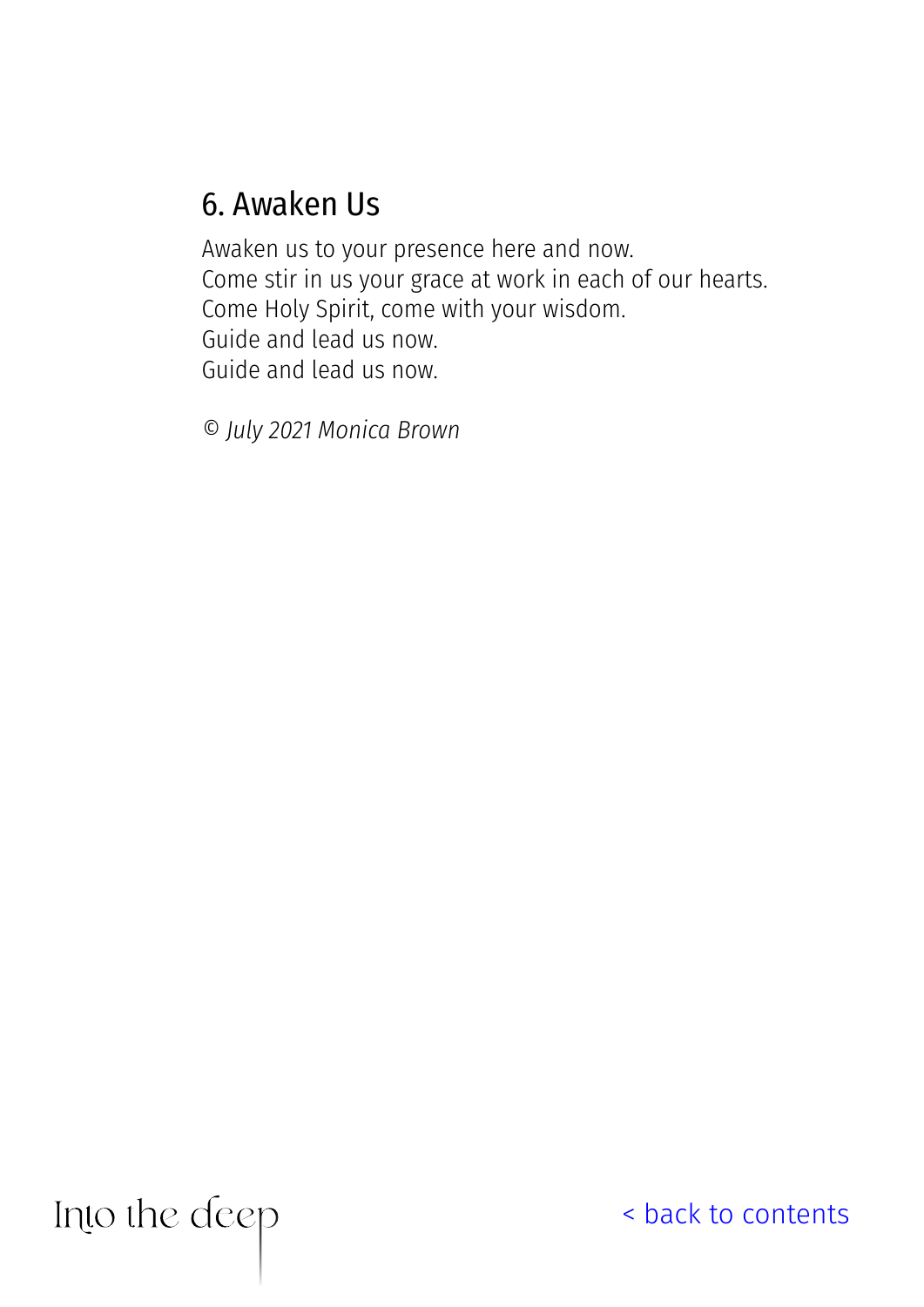#### <span id="page-8-0"></span>7. The Grace of Transformation

We are hoping, we are praying, for the grace of transformation. O Sacred One, O Gracious One, May our hearts embrace it now.

We are longing, we are yearning, for the grace of transformation. O Sacred One, O Gracious One, May our hearts embrace it now.

We are open, we are ready, for the grace of transformation. O Sacred One, O Gracious One, May our hearts embrace it now.

*© 2020 Monica Brown*

Into the deep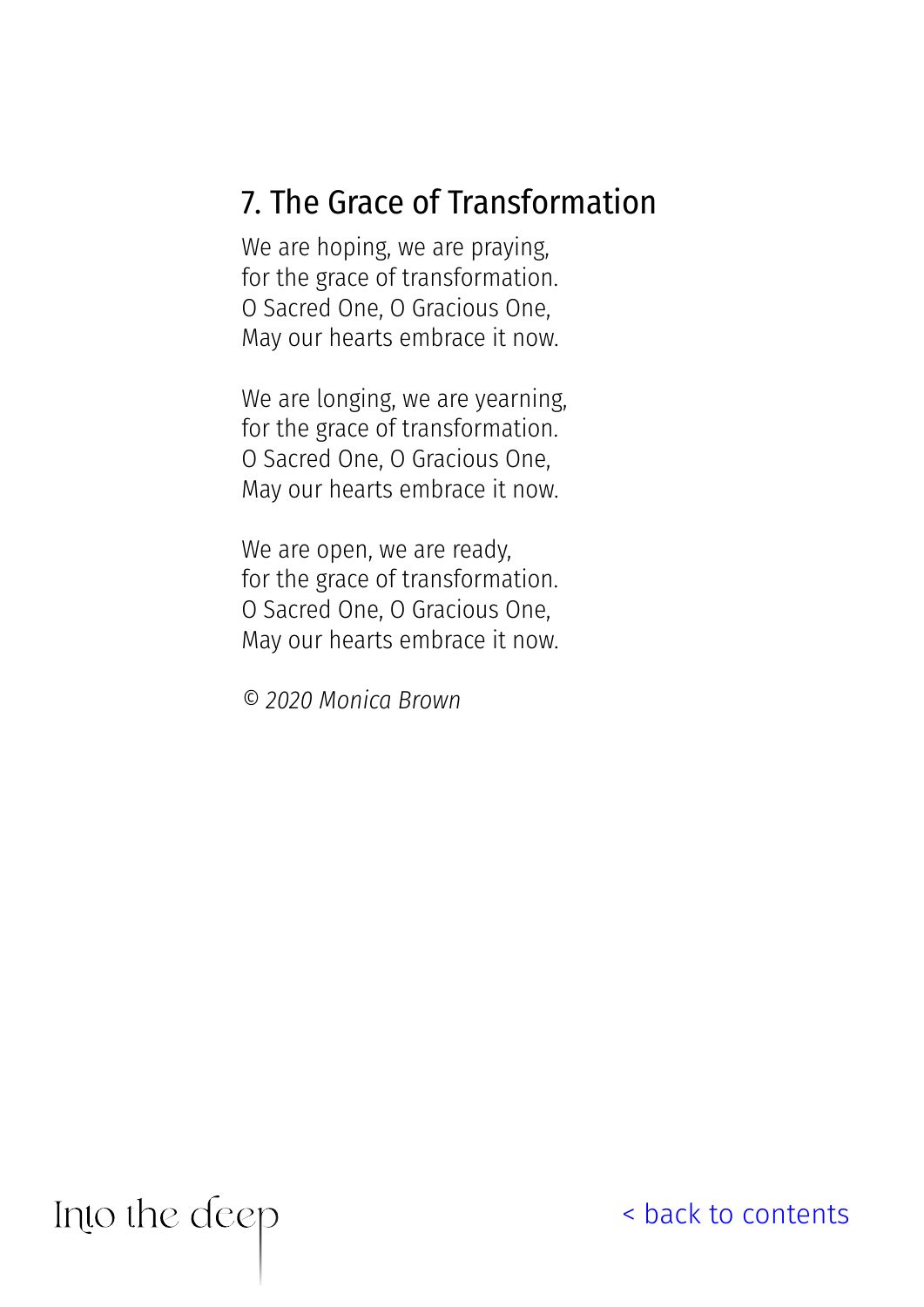#### <span id="page-9-0"></span>8. Shepherd Us

Shepherd us O Tender One, Guide and lead us on paths unknown. O shepherd us in all our needs, Draw us close to your great heart.

*© 2020 Monica Brown*

Into the deep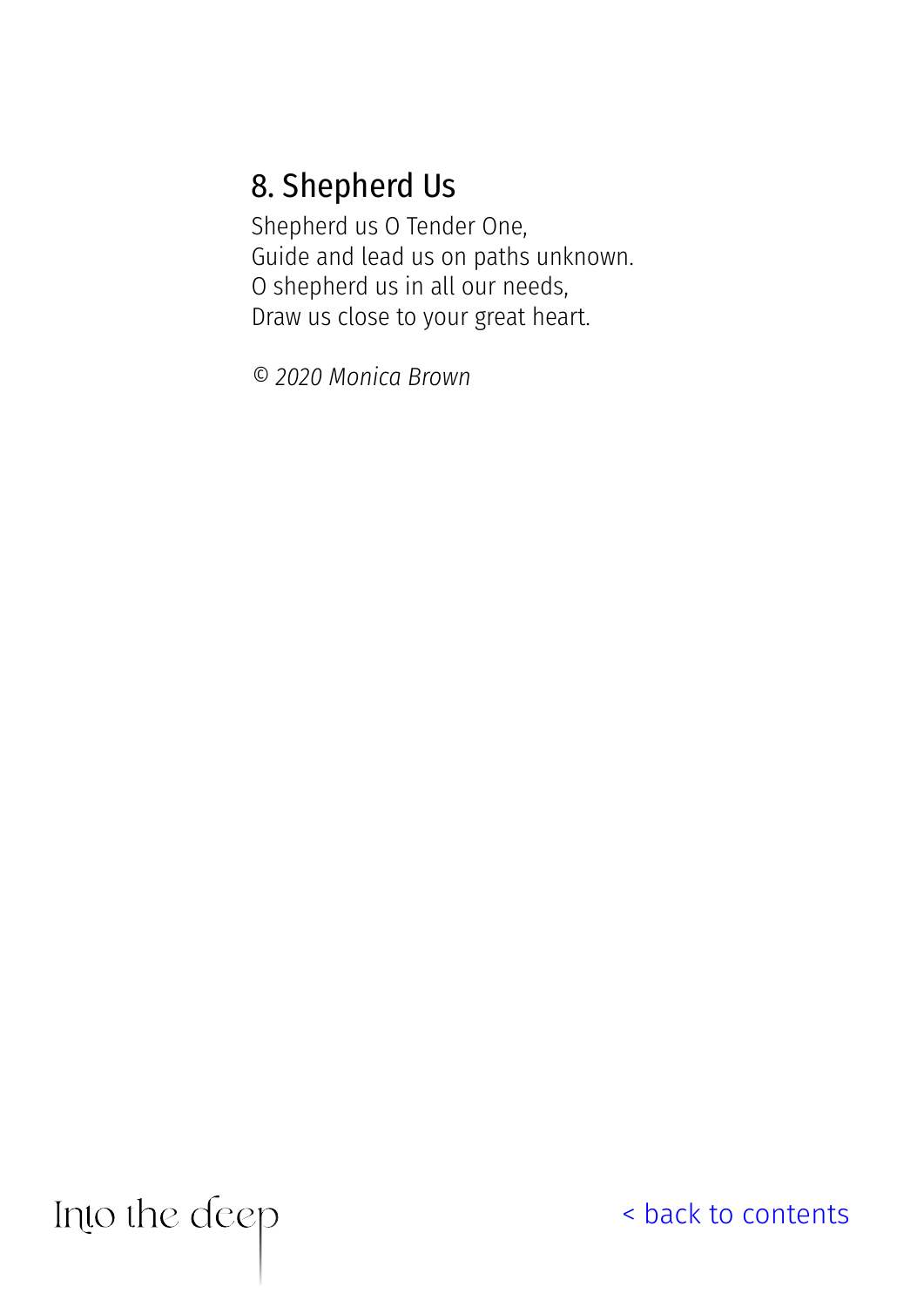#### <span id="page-10-0"></span>9. Lead Us, Guide Us (New Version)

Lead us, guide us in your way. Lead us, guide us in your way. Lead us guide us in your way, your holy way Oh God.

*© 2021 Monica Brown*

Into the deep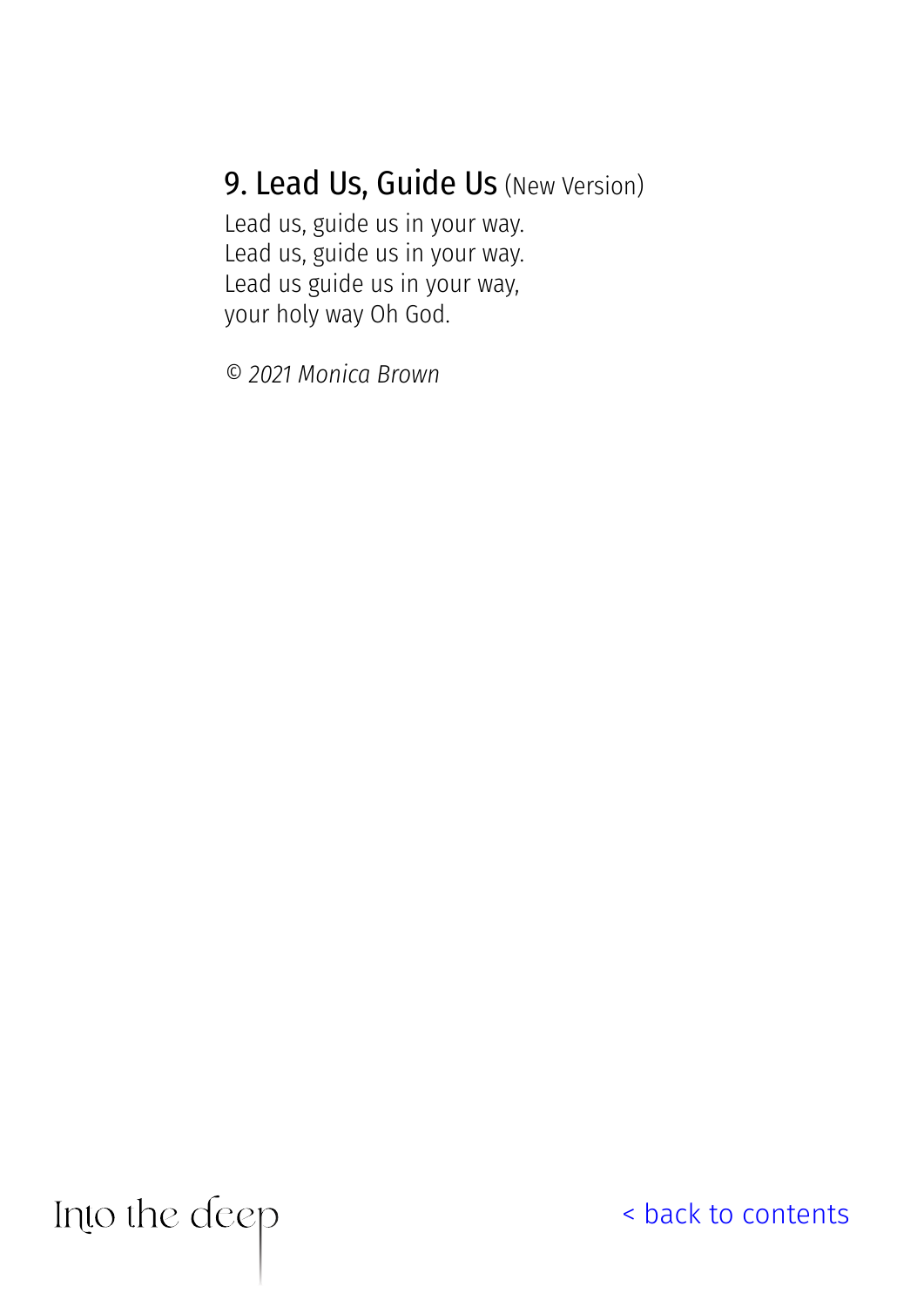#### <span id="page-11-0"></span>10. Gracious Spirit (Personal)

More than can be imagined. More than I could ever dream. Infinitely more than my heart could know, is your gift of grace to me. Infinitely more, beyond my deepest prayer, is the grace of your spirit, your Gracious Spirit at work in me.

*© 2020 Monica Brown*

Into the deep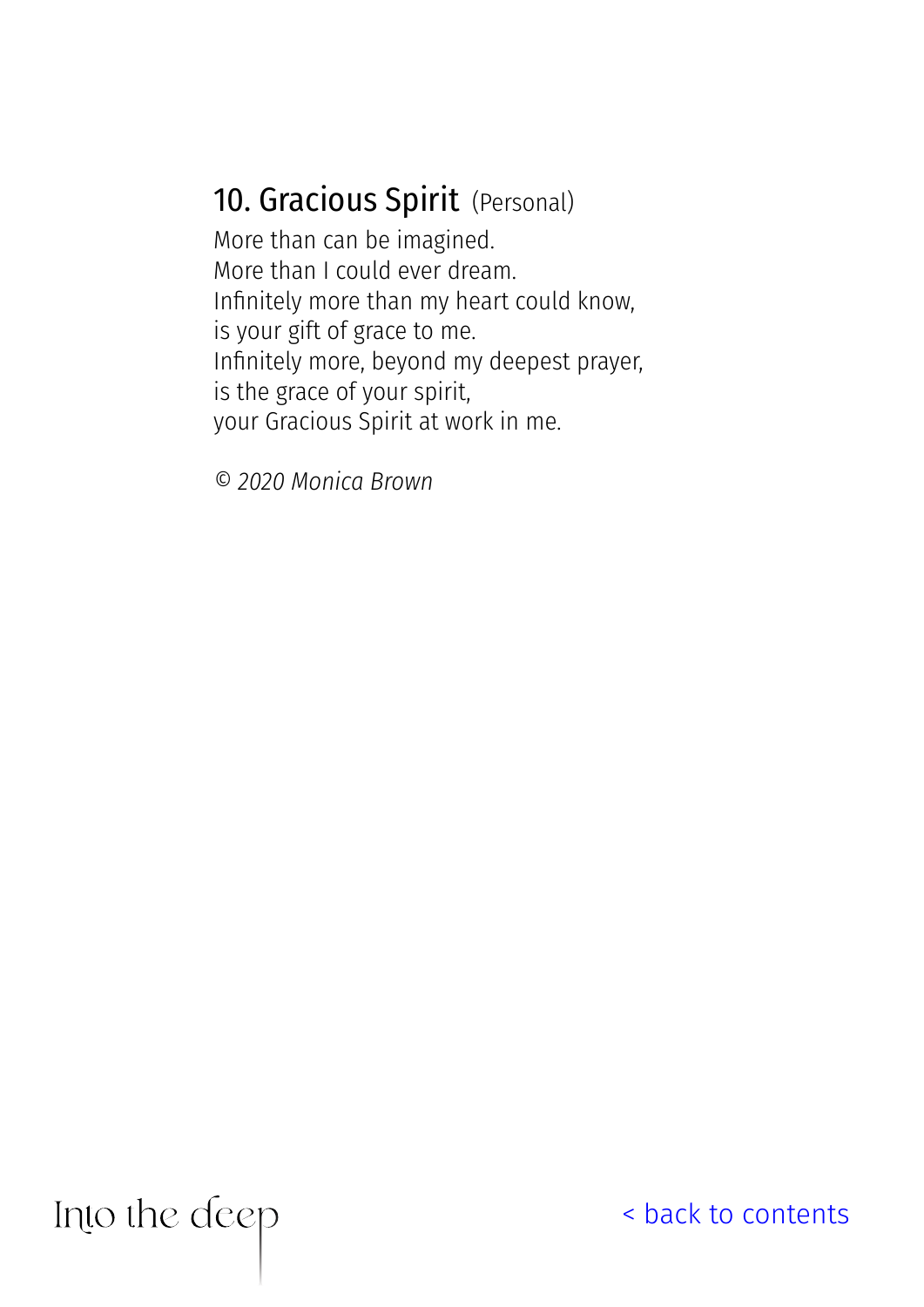#### <span id="page-12-0"></span>11. Gracious Spirit - Communal Litany

More than can be imagined. More than we could ever dream. Infinitely more than our hearts could know, is your gift of grace to us. Infinitely more, beyond our deepest prayer, is the grace of your spirit, your Gracious Spirit at work in us.

Awakened, inspired, enlightened, empowered, strengthened anew. United, enlivened, Guided, protected, Healed and renewed.

*© 2021 Monica Brown*

Into the deep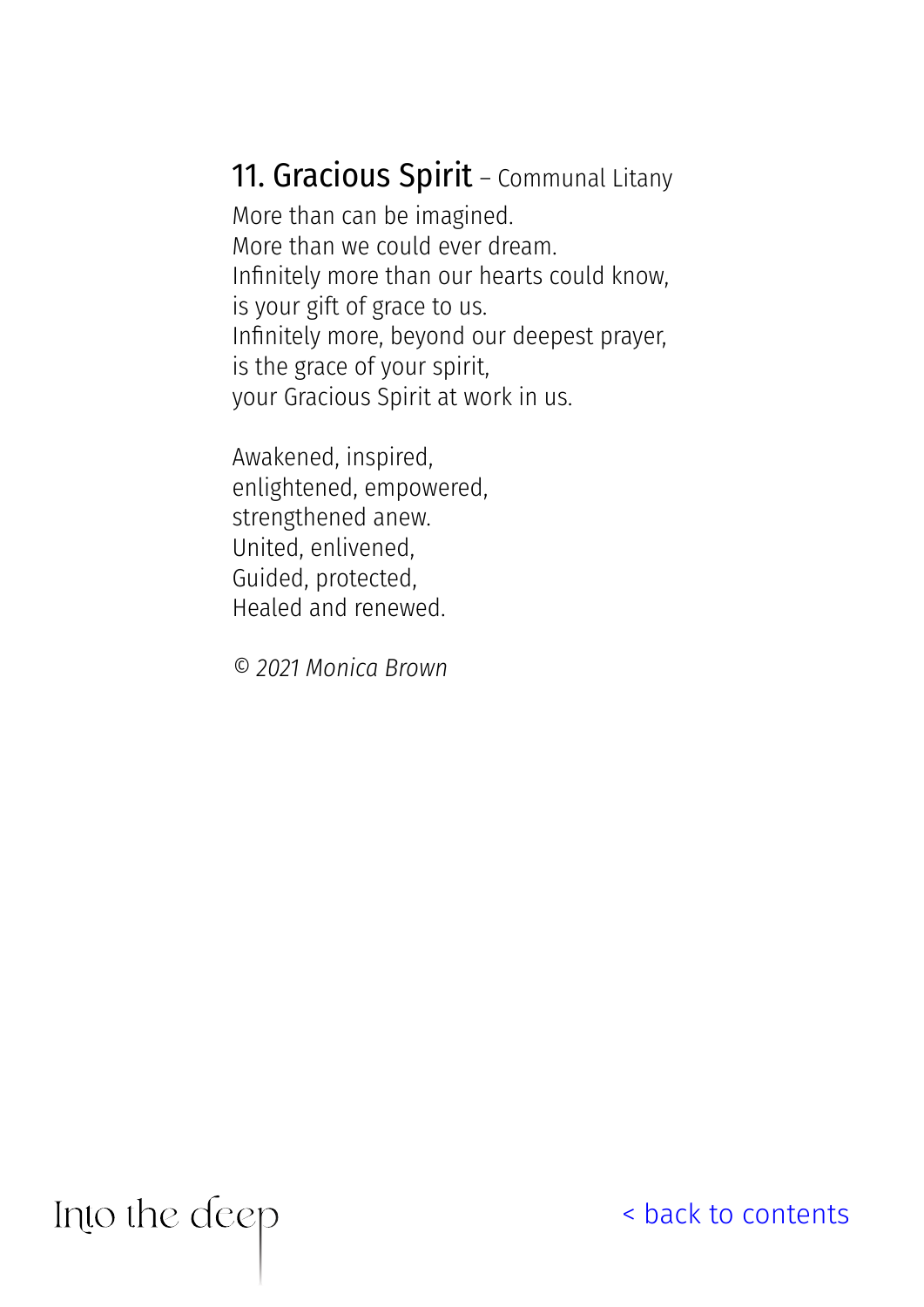#### <span id="page-13-0"></span>12. We Hold You In Our Hearts

We hold you in our hearts, as we pray God's blessing on you. We give thanks for your gracious spirit, and your faithful service to us. We hold you in our hearts, gently hold you, and give thanks to God, for the gift you are.

*© 2021 Monica Brown*

Into the deep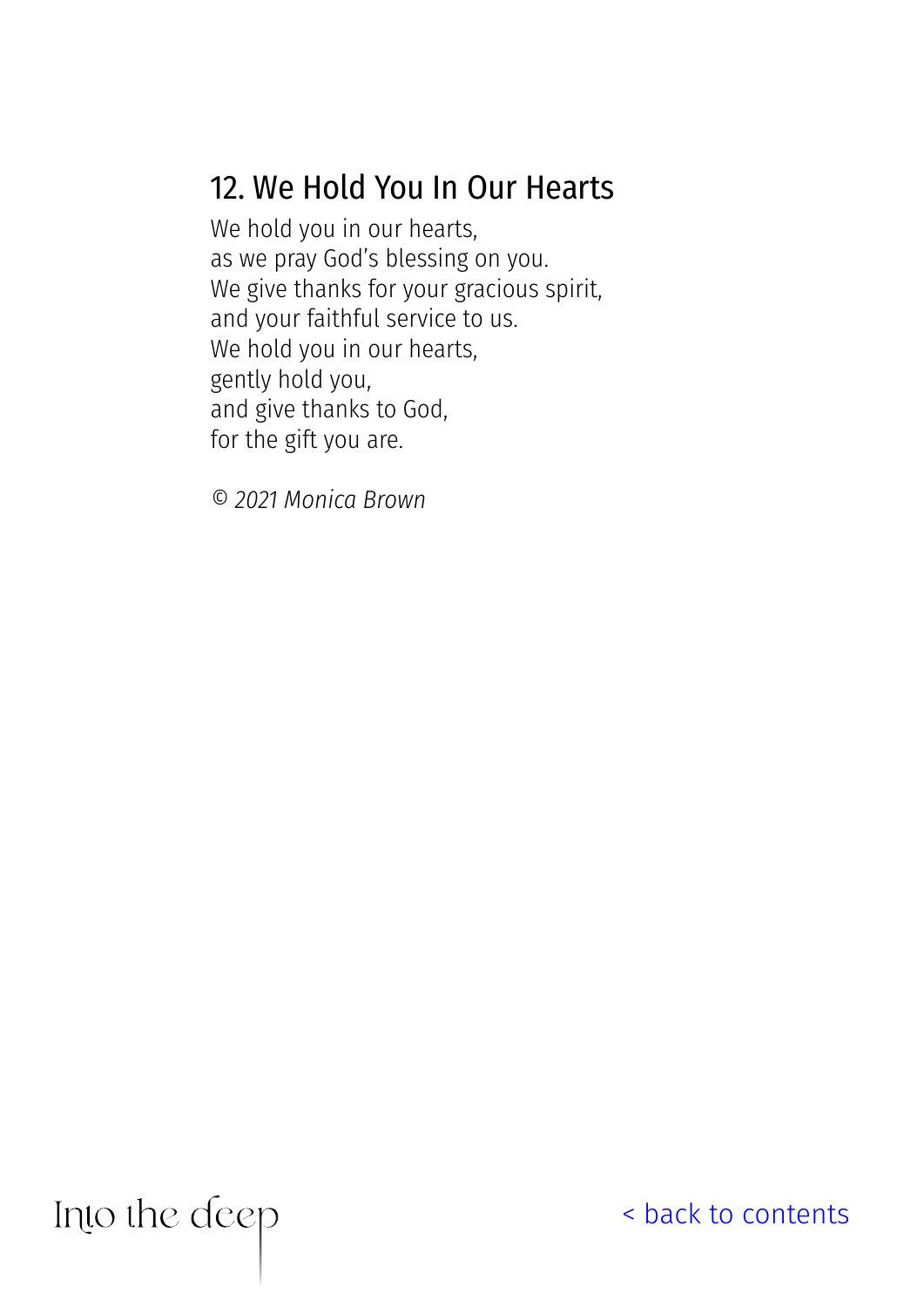#### <span id="page-14-0"></span>13. The Best Of Ourselves

Offering the best of ourselves, surrendering all that we are. Opening our hearts in faith and trust to the more we can become, through your grace, in your love O most Sacred One. Through your grace, in your love, Oh gracious God.

*© 2021 Monica Brown*

Into the deep